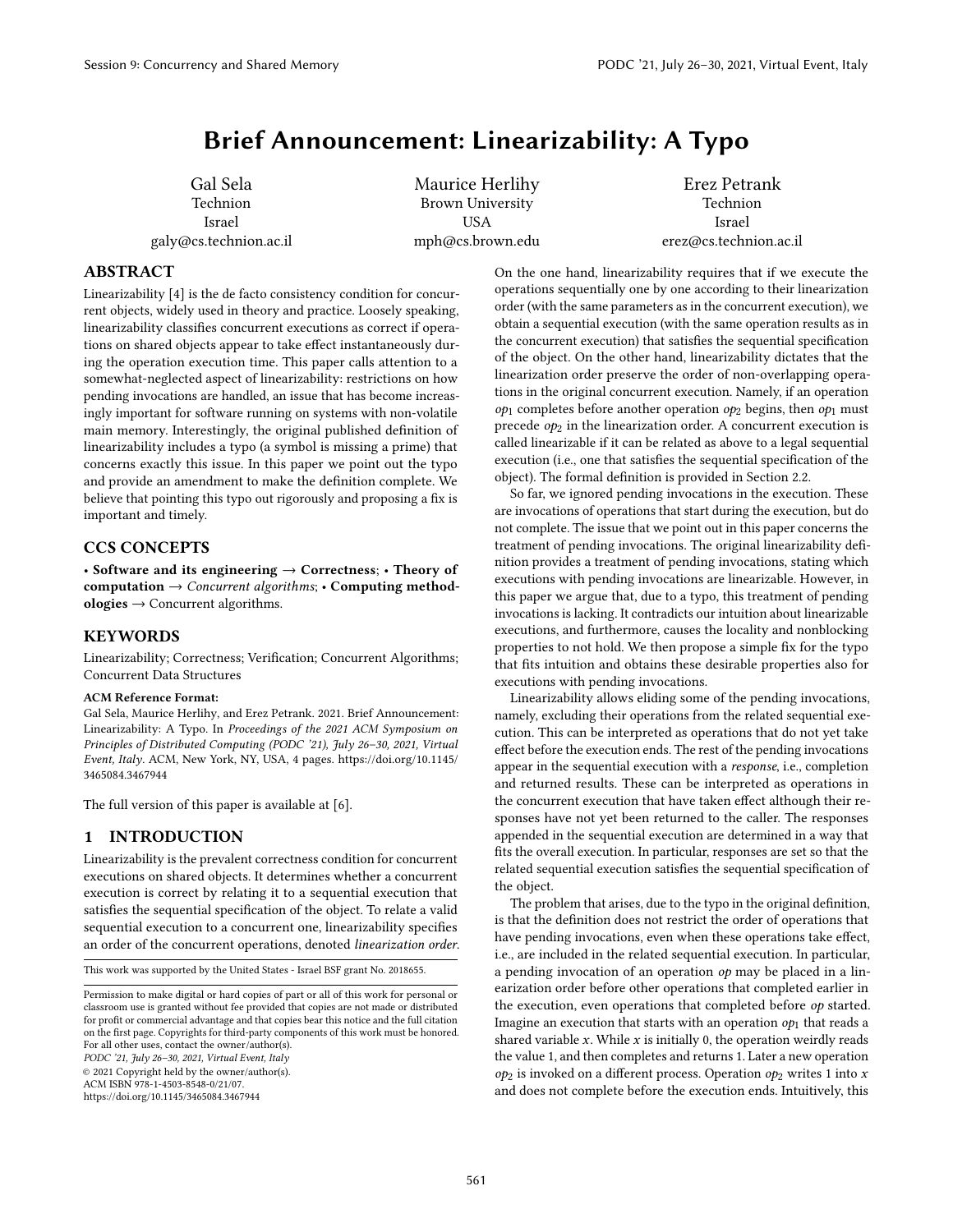does not seem like an acceptable linearizable execution. However, under the existing definition with the typo, it is linearizable, because the pending invocation of operation  $op<sub>2</sub>$  (that writes 1) can be ordered before the completed operation  $op<sub>1</sub>$  that reads 1.

Interestingly, beyond contradicting intuition, the typo in the original definition does not allow it to yield neither locality nor the nonblocking property. In Section [3](#page-1-1) we describe the intuitive problem with the typo in the definition and show that it is not local. In Section 3.3 in [\[6\]](#page-3-2) we show that it is also not nonblocking.

We propose a (syntactically minor) modification to the definition that restricts the linearization order of operations with pending invocations that take effect. Similarly to completed operations, operations with pending invocations are ordered later than any operation that completes before they start. This modification makes the odd execution described above not linearizable. In Section [2](#page-1-2) we recall the formal original definition of linearizability (with the typo). In Section [4](#page-2-0) we formally specify the amended definition, and in Section [5](#page-2-1) we show that the amendment makes odd executions like the one described above non-linearizable as expected. We show that the amendment also makes linearizability local and nonblocking in Sections 5.2 and 5.3 in [\[6\]](#page-3-2). We also cover an equivalent definition of linearizability based on linearization points in Section 7 in [\[6\]](#page-3-2).

It is clear that the flaw in the definition is a typo, not a conceptual error, and the authors' intended meaning is clear in context. We believe no prior paper was rendered incorrect by relying on the original definition. However, linearizability is extremely important for concurrent executions. It has been used in thousands of papers and the definition with the typo has been replicated in numerous subsequent publications. We believe it is important to point out this typo and provide a rigorous discussion and a fix. The issue of pending invocations is becoming increasingly important as architectures with non-volatile main memory become commonplace. Non-volatile memory models encompass various definitions [e.g. [1–](#page-3-3)[3,](#page-3-4) [5\]](#page-3-5) where a major focus is dealing with invocations pending at the time of a crash. In this realm, pending invocations become critically important, making the fix of this typo timely.

## <span id="page-1-2"></span>2 SYSTEM MODEL AND LINEARIZABILITY **DEFINITION**

We follow the terminology of the original linearizability paper [\[4\]](#page-3-0), which contains additional motivation and detailed explanations.

#### 2.1 Histories Terminology

An execution of a concurrent system is modeled by a history. A history is a finite sequence of operation invocation and response events. Each invocation or response event is associated with some object and some process. An invocation includes also an operation name and argument values, and a response includes a termination condition and results. A response matches an invocation if it is associated with the same object and process. An invocation is pending in a history if no matching response follows the invocation. An extension of  $H$  is a history constructed by appending to the end of  $H$ responses to zero or more pending invocations of  $H$ . A subhistory of a history  $H$  is a subsequence of the events of  $H$ . complete( $H$ ) is the maximal subhistory of  $H$  consisting only of invocations and matching responses, without any pending invocations. For a process  $P$ ,

the process subhistory  $H|P$  is the subsequence of all events in  $H$ associated with the process  $P$ . For an object  $x$ , the *object subhistory*  $H|x$  is the subsequence of all events in  $H$  associated with the object x. Two histories  $H$  and  $H'$  are equivalent if for every process  $P$ ,  $H|P = H'|P.$ 

A history  $H$  is sequential if it comprises a sequence of pairs of an invocation and a matching response, except possibly the last invocation, which might be the last event in the history, not accompanied by a matching response. A history that is not sequential is concurrent. A history is well-formed if each of its process subhistories is sequential. A single-object history is one in which all events are associated with the same object. A sequential specification for an object is a prefix-closed set of single-object sequential histories for that object. A sequential history  $H$  is legal if each object subhistory  $H|x$  belongs to the sequential specification for x.

We recall the exact definition of operations from [\[4\]](#page-3-0), which is inherent to the definition of linearizability:

<span id="page-1-4"></span>Definition 2.1. (Operation) An operation in a history is a pair consisting of an invocation and the next matching response.

An operation  $e_0$  precedes (synonymously happens before) an operation  $e_1$  in a history  $H$  if  $e_0$  ends before  $e_1$  begins, namely,  $e_1$ 's invocation event occurs after  $e_0$ 's response event in  $H$ . Precedence in  $H$  induces a partial order on operations of  $H$ , denoted  $\lt_H$ . Informally,  $\lt_H$  captures the "real-time" precedence order of operations in  $H$ . We stress that only invocations that have matching responses are considered *operations* and the order  $\lt_H$  applies only to them.

### <span id="page-1-0"></span>2.2 Linearizability Definition

The original definition of linearizability according to [\[4\]](#page-3-0) follows:

<span id="page-1-3"></span>Definition 2.2. (Linearizability) A well-formed history  $H$  is linearizable if it has an extension  $H'$  such that:

- **L1:** There exists a legal sequential history S, to which  $complete(H')$ is equivalent.
- L2:  $\lt_H \subseteq \lt_S$ .

 $S$  is denoted the *linearization* of  $H$ , and operations that appear in complete( $H'$ ) are denoted linearized operations. Definition [2.2](#page-1-3) requires the existence of a linearization  $S$  that satisfies two conditions. Condition L1 refers to each process individually, guaranteeing that all its linearized operations are in the same order and with the same results as in the legal sequential history  $S$ . Due to this equivalence to a legal sequential history, operations in  $H$  act as if they were interleaved at the granularity of complete operations, and adhere to the sequential specification. Condition L2 guarantees that  $S$  preserves the order of non-concurrent operations in  $H$ , so that it respects possible dependencies between operations in  $H$ .

#### <span id="page-1-1"></span>3 ISSUES WITH THE ORIGINAL DEFINITION

Linearizability enforces real-time precedence order on operations. Definition [2.2](#page-1-3) enforces it only on operations that include both an invocation and a response in the given history. Fixing the typo extends the enforcement to linearized operations related to pending invocations as well, so that overall, the order is enforced on all linearized operations. We establish the necessity of the typo fix in this section, with a complementary argument regarding the nonblocking property in Section 3.3 in [\[6\]](#page-3-2).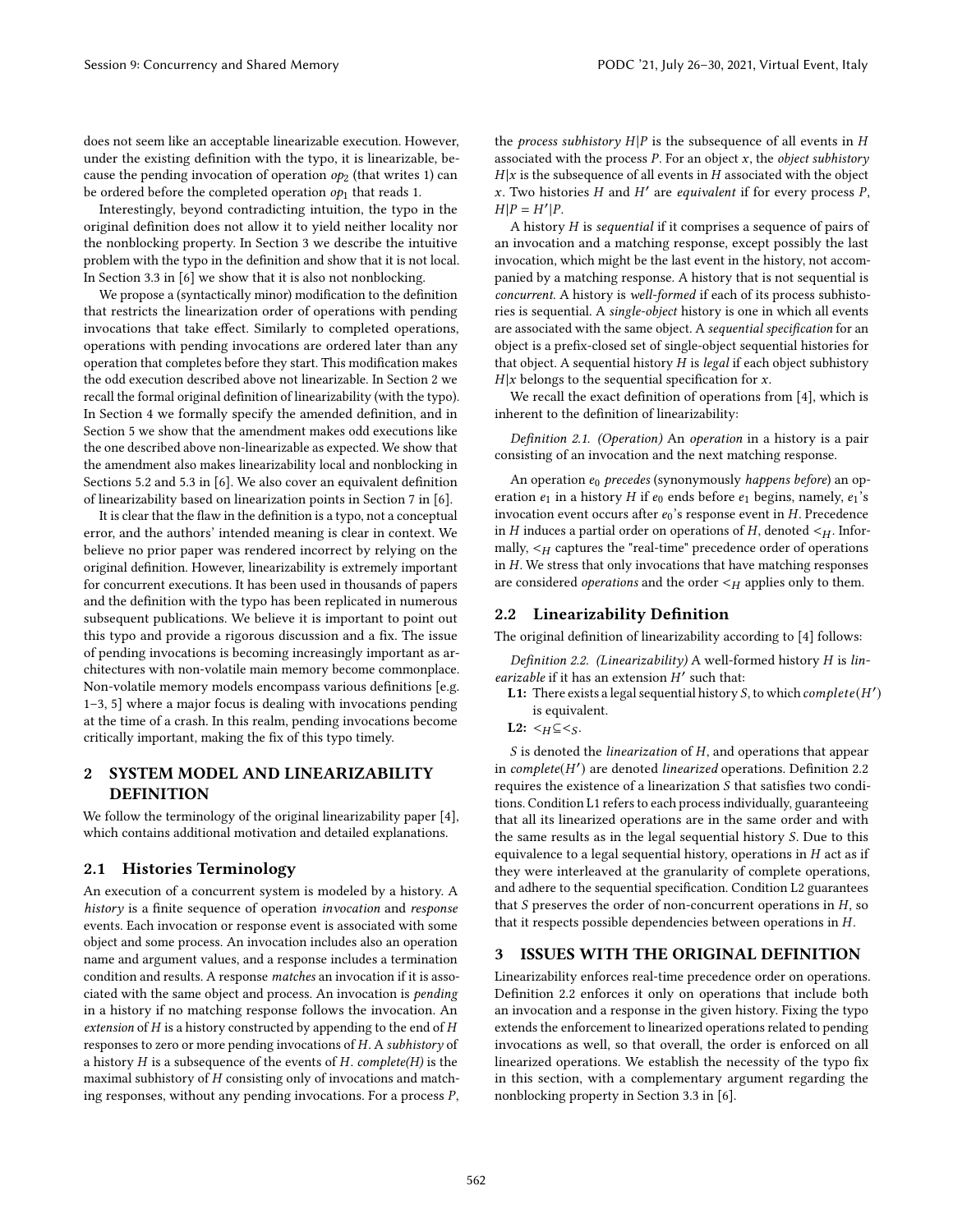<span id="page-2-2"></span>

| Figure 1: $H_1$ : an execution on a register, <i>complete</i> ( $H'_1$ ) = $H'_1$ : |  |
|-------------------------------------------------------------------------------------|--|
| an extension of $H_1$ , and $S_1$ : a linearization of $H_1$                        |  |



## <span id="page-2-3"></span>3.1 Executions Counter-Intuitively Classified As Linearizable

We bring executions that intuitively seem non-linearizable, but are classified as linearizable by Definition [2.2.](#page-1-3) This stems from allowing operations related to pending invocations to appear to take effect before operations by other processes that precede them, since L2 enforces order among  $H$ 's operations only, and excludes all pending invocations of  $H$ . Here we bring an example of an execution on a register, and an example execution on a FIFO queue appears in [\[6\]](#page-3-2).

Consider the execution  $H_1$  that appears in Figure [1,](#page-2-2) involving two processes:  $A$  and  $B$ , operating on a register object initialized to 0.  $H_1$  is intuitively unacceptable, as  $A$  cannot "predict the future" and read the value that  $B$  has not yet even asked to write, and it cannot distinguish between the given execution and an execution in which  $B$  does not invoke any write. Therefore,  $A$  should return 0 and not 1. Nevertheless, Definition [2.2](#page-1-3) classifies the execution as linearizable, as there is an extension  $H'_1$  and a legal sequential execution  $\mathcal{S}_1$  (see Figure [1\)](#page-2-2) that adhere to the conditions in Definition [2.2:](#page-1-3) L1 holds since the events per process in  $complete(H'_1)$  and in  $S_1$  are identical. L2 vacuously holds since it enforces order only on operations of  $H_1$ , and  $H_1$  has a single operation (since a pending invocation does not count as an operation, see Definition [2.1\)](#page-1-4). In particular, L2 does not force  $B$ 's write to occur in  $S_1$  after the read operation by A.

### 3.2 Linearizability With The Typo Is Not Local

A property of a concurrent system is local (synonymously composable) if the system as a whole satisfies it whenever each object in the system satisfies it individually. Locality enables implementing and verifying objects independently, thus maintaining modularity. To demonstrate that linearizability as defined with the typo is not local, we bring the following execution  $H$ , involving two processes: A and B, operating on two register objects initialized to 0: x and y.

: A B x.Read() <sup>1</sup> y.Read() <sup>1</sup> y.Write(1) x.Write(1)

For each of x and y, the object subhistory of the presented execution *H* is similar to  $H_1$  (see Figure [1\)](#page-2-2). As shown in Section [3.1,](#page-2-3) these subhistories are linearizable by Definition [2.2.](#page-1-3) However, as a whole is not linearizable by Definition [2.2:](#page-1-3) An appropriate extension  $H'$  must include responses to both writes for the writes to be included in  $complete(H'),$  otherwise there will be no legal sequential execution  $\hat{S}$  equivalent to complete(H'), because the read operations could not legally return 1. Together with the order enforced by Condition L1 on operations by each process, we get the following order requirements, which form a cycle: x.Read() must occur before y. Write $(1)$  for  $S$  to preserve the order of  $A$ 's events (due to Condition L1 that requires  $S[A = complete(H')|A)$ ; y.Write(1) must occur before y.Read() for  $S$  to be a legal register history (which dictates in particular that 1 be a legal return value of y.Read()); y.Read() must occur before x.Write(1) for  $S$  to preserve the order of  $B$ 's events (due to Condition L1 that requires  $S|B = complete(H')|B$ ); and finally x.Write(1) must occur before x.Read() for  $S$  to be legal.

#### <span id="page-2-0"></span>4 AMENDED LINEARIZABILITY

We bring the amended definition of linearizability, which fixes a typo in Condition L2 with a fix that enforces real-time precedence order on linearized operations related to pending invocations:

<span id="page-2-4"></span>Definition 4.1. (Amended Linearizability) A well-formed history H is linearizable if it has an extension  $H'$  such that:

- **L1:** There exists a legal sequential history S, to which  $complete(H')$ is equivalent.
- L2:  $\lt_{complete(H')} \subseteq \lt_S$ .

L2 is equivalent to  $\lt_{H'} \subseteq \lt_S$  because  $complete(H')$  and  $H'$  differ only in pending invocations and according to the definitions in [\[4\]](#page-3-0), which we use too, pending invocations are not considered operations and a happens-before order does not apply to them. While writing L2 as above makes the definition easier to understand, note that writing L2 as  $\lt_{H'} \subseteq \lt_S$  provides a fix that is within a single prime sign from the original definition. This missing prime is the typo in the original definition.

Some papers have used an alternative definition of operations, in which pending invocations are also considered as operations, to which a happens-before relation applies. We consider this alternative definition (with the original linearizability definition) in Section 6 in [\[6\]](#page-3-2) and show that it does not yield an adequate definition for linearizability.

### <span id="page-2-1"></span>5 ISSUES REVISITED

Here, we explain how the typo fix makes  $H_1$  (see Figure [1\)](#page-2-2) nonlinearizable as expected. In Sections 5.2 and 5.3 in [\[6\]](#page-3-2) we show how the amendment also makes linearizability local and nonblocking.

 $H_1$  is non-linearizable by Definition [4.1:](#page-2-4) To satisfy Condition L1, an appropriate extension  $H_1^\prime$  must include a response for the write operation, otherwise there will be no legal sequential execution  $\widehat{S_1}$  equivalent to *complete*( $H_1'$ ), because the read operation could not legally return 1. In addition, an appropriate linearization  $S_1$ must satisfy the amended L2 Condition, which dictates that the read precede the write in  $S_1$  because it precedes it in  $complete(H'_1)$ . This means the read must return 0 in  $S_1$  for  $S_1$  to be legal, which contradicts Condition L1 that requires  $S_1$  to have the same return values as  $complete(H'_1)$ .